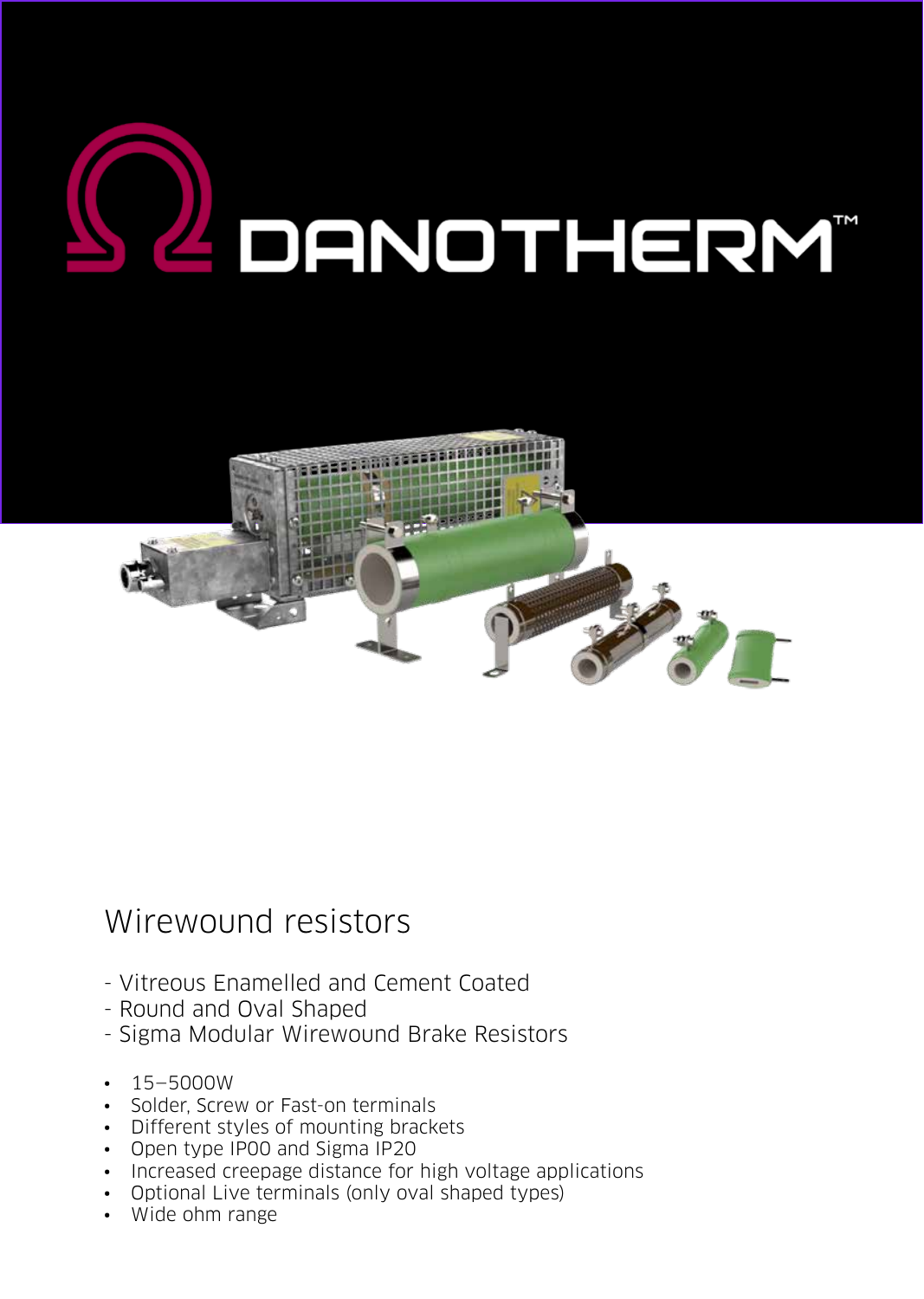## Round shape Wirewound resistors

| Size                | $P_{nom}$                   |                      |                         |                         | $R_{min}$              |              |                          | $R_{\text{max}}$ |                          |          |                        |          |              |
|---------------------|-----------------------------|----------------------|-------------------------|-------------------------|------------------------|--------------|--------------------------|------------------|--------------------------|----------|------------------------|----------|--------------|
|                     | @25°C<br>$T = 350^{\circ}C$ | Critical<br>voltage* | Insulation<br>voltage** | Critical<br>resistance* | $\Box$ RF<br>$\Box$ RI | $\n  IRV\n$  | $\Box$ BF<br>$\Box$ BV   | RF               | $\n  RV\n$               | RI       | $\Box$ BF<br>$\Box$ BV | Prefered | Profile      |
|                     |                             |                      |                         |                         | ±15%                   |              | $\pm 10\%$               |                  |                          | ±10%     |                        |          |              |
| $\Box$ to be G or Z | W                           | <b>Vrms</b>          | <b>Vrms</b>             | $k\Omega$               | $m\Omega$              | $\Omega$     | $m\Omega$                | $k\Omega$        | $k\Omega$                | $\Omega$ | $\Omega$               |          |              |
| □RF 10/44           | 17                          | 270                  | 1000                    | 4.2                     | 56                     | 0.8          | ÷,                       | 8                | 1.8                      | 22       |                        | P        | $\mathbf{1}$ |
| □RF 10/55           | 22                          | 430                  | 1000                    | 8.4                     | 100                    | 0.6          | $\Box$                   | 12               | 2.7                      | 33       | $\overline{a}$         |          | $\mathbf{1}$ |
| □RF 10/63           | 25                          | 550                  | 1000                    | 12                      | 100                    | 0.6          |                          | 18               | 3.9                      | 47       |                        | P        | $\mathbf{1}$ |
| □RF 12/51           | 24                          | 370                  | 1000                    | 5.7                     | 47                     | $\mathbf{1}$ |                          | 12               | 3.3                      | 39       |                        |          | $\mathbf{1}$ |
| □RF 12/63           | 30                          | 550                  | 1000                    | 10                      | 56                     | $\mathbf{1}$ | ÷,                       | 22               | 4.7                      | 56       | ÷,                     | P        | $\mathbf{1}$ |
| □RF 12/76           | 36                          | 750                  | 1000                    | 15                      | 82                     | $\mathbf{1}$ | $\overline{\phantom{a}}$ | 27               | 5.6                      | 68       |                        |          | $\mathbf{1}$ |
| □RF 12/102          | 48                          | 1200                 | 1000                    | 30                      | 82                     | $\mathbf{1}$ | ÷,                       | 47               | 8.2                      | 120      | $\overline{a}$         | P        | $\mathbf{1}$ |
| □RF 13/51           | 28                          | 370                  | 1200                    | 4.8                     | 56                     | $\mathbf{1}$ | $\Box$                   | 18               | 3.6                      | 47       |                        | P        | $\mathbf{1}$ |
| □RF 13/63           | 32                          | 550                  | 1200                    | 9.4                     | 56                     | $\mathbf{1}$ |                          | 22               | 5.6                      | 47       |                        | P        | $\mathbf{1}$ |
| □RF 13/100          | 52                          | 1100                 | 1200                    | 23                      | 82                     | $\mathbf{1}$ |                          | 47               | 10                       | 120      |                        | P        | $\mathbf{1}$ |
| □RF 15/51           | 30                          | 370                  | 1200                    | 4.5                     | 56                     | $\mathbf{1}$ | 68                       | 18               | 3.3                      | 47       | 3                      |          | $\mathbf{1}$ |
| □RF 15/63           | 38                          | 550                  | 1200                    | 7.9                     | 56                     | $\mathbf{1}$ | 100                      | 27               | 5.6                      | 56       | 6                      | P        | $\mathbf{1}$ |
| □RF 15/76           | 45                          | 750                  | 1200                    | 12                      | 82                     | 1            | 150                      | 33               | 6.8                      | 68       | 8                      |          | $\mathbf{1}$ |
| □RF 15/100          | 60                          | 1100                 | 1200                    | 20                      | 82                     | $\mathbf{1}$ | 220                      | 58               | 12                       | 120      | 12                     | P        | $\mathbf{1}$ |
| □RF 20/50           | 40                          | 360                  | 1200                    | 3.2                     | 56                     | 0.3          | 33                       | 22               | 4.7                      | 47       | 4                      |          | $\mathbf{1}$ |
| □RF 20/75           | 60                          | 730                  | 1200                    | 8.8                     | 100                    | 0.3          | 75                       | 47               | 10                       | 100      | 8                      |          | $\mathbf{1}$ |
| □RF 20/100          | 78                          | 1100                 | 1200                    | 15                      | 220                    | 0.3          | 120                      | 56               | 15                       | 150      | 12                     | P        | $\mathbf{1}$ |
| □RF 20/140          | 100                         | 1700                 | 1200                    | 28                      | 220                    | 0.3          | 180                      | 82               | 22                       | 220      | 22                     | P        | $\mathbf{1}$ |
| □RF 20/165          | 120                         | 2100                 | 1200                    | 36                      | 220                    | 0.5          | 220                      | 100              | 27                       | 280      | 27                     | P        | $\mathbf{1}$ |
| □RF 20/267          | 200                         | 3600                 | 1200                    | 64                      | 220                    | $\mathbf{1}$ | 390                      | 150              | 47                       | 470      | 47                     | P        | $\mathbf{1}$ |
| □RF 24/165          | 150                         | 2100                 | 1200                    | 29                      | 220                    | $\mathbf{1}$ | 180                      | 100              | 33                       | 270      | 27                     | P        | $\mathbf{1}$ |
| □RF 30/75           | 85                          | 730                  | 1200                    | 6.2                     | 120                    | $\mathbf{1}$ | 39                       | 39               | 15                       | 120      | 12                     |          | $\mathbf{1}$ |
| □RF 30/100          | 110                         | 1100                 | 1200                    | 11                      | 180                    | 1            | 68                       | 56               | 22                       | 180      | 18                     | P        | 1;3          |
| □RF 30/133          | 150                         | 1600                 | 1200                    | 17                      | 270                    | $\mathbf{1}$ | 100                      | 78               | 33                       | 220      | 27                     | P        | 1;3          |
| □RF 30/152          | 170                         | 1900                 | 1200                    | 21                      | 330                    | 1            | 120                      | 82               | 39                       | 270      | 33                     | P        | $\mathbf{1}$ |
| □RF 30/165          | 185                         | 2100                 | 1200                    | 23                      | 330                    | $\mathbf{1}$ | 150                      | 100              | 42                       | 330      | 39                     |          | 1;3          |
| □RF 30/200          | 225                         | 2600                 | 1200                    | 30                      | 390                    | $\mathbf{1}$ | 150                      | 120              | 47                       | 420      | 42                     | P        | $\mathbf{1}$ |
| □RF 30/215          | 245                         | 2900                 | 1200                    | 34                      | 470                    | $\mathbf{1}$ | 180                      | 150              | 56                       | 470      | 47                     |          | 1;3          |
| □RF 30/250          | 275                         | 3400                 | 1200                    | 42                      | 560                    | $\mathbf{1}$ | 220                      | 150              | 68                       | 560      | 56                     |          | 1;3          |
| □RF 30/265          | 300                         | 3600                 | 1200                    | 43                      | 560                    | $\mathbf{1}$ | 220                      | 180              | 68                       | 560      | 68                     | P        | 1;3          |
| □RF 30/330          | 375                         | 4600                 | 3000                    | 56                      | 680                    | $\mathbf{1}$ | 270                      | 180              | 82                       | 750      | 75                     | P        | 1;3          |
| ZRF 45/370          | 600                         | 5200                 | 2400                    | 45                      | 1000                   |              |                          | 100              |                          |          |                        |          | $\mathbf{1}$ |
| ZRF 55/100          | 180                         | 800                  | 3000                    | 3.5                     | 150                    | 1            | 120                      | 47               | $\overline{\phantom{a}}$ | 180      | $\overline{7}$         | P        | 1            |
| ZRF 55/150          | 250                         | 1200                 | 3000                    | 5.7                     | 300                    | $\mathbf{1}$ | 270                      | 56               | $\equiv$                 | 270      | 14                     | P        | $\mathbf{1}$ |
| ZRF 55/215          | 330                         | 1900                 | 3000                    | 10                      | 560                    | $\mathbf{1}$ | 560                      | 75               | $\blacksquare$           | 330      | 23                     | P        | $\mathbf{1}$ |
| ZRF 55/290          | 450                         | 2700                 | 3000                    | 16                      | 820                    | $\mathbf{1}$ | 680                      | 100              | $\blacksquare$           | 470      | 35                     | P        | $\mathbf{1}$ |
| ZRF 55/300          | 450                         | 2800                 | 3000                    | 17                      | 1000                   | $\mathbf{1}$ | 820                      | 100              | $\overline{\phantom{a}}$ | 470      | 35                     |          | $\mathbf{1}$ |
| ZRF 55/390          | 600                         | 3700                 | 3000                    | 22                      | 1200                   | 1.2          | 1000                     | 150              | $\blacksquare$           | 620      | 50                     | P        | $\mathbf{1}$ |
| ZRF 55/400          | 600                         | 3800                 | 3000                    | 24                      | 1200                   | 1.5          | 1000                     | 150              | $\overline{\phantom{a}}$ | 620      | 50                     |          | $\mathbf{1}$ |
| ZRF 55/490          | 800                         | 4700                 | 3000                    | 27                      | 1500                   | 1.5          | 1200                     | 180              | $\overline{\phantom{a}}$ | 750      | 65                     | P        | $\mathbf{1}$ |
| ZRF 55/500          | 800                         | 4800                 | 3000                    | 28                      | 1500                   | 2.2          | 1200                     | 180              | $\blacksquare$           | 750      | 65                     |          | $\mathbf{1}$ |
| ZRF 55/590          | 1000                        | 5700                 | 3000                    | 32                      | 1500                   | 2.2          | 1500                     | 200              | $\Box$                   | 1000     | 80                     | P        | $\mathbf{1}$ |

Table 1

\* Critical voltage and Critical resistance are related to Ohm's law. Their product results in the nominal power. If one or both values are exceded, the power must be de-rated.

\*\* Insulation voltage is the maximum voltage with standard creepage distance from terminal to mounting bracket. Higher values are possible on request.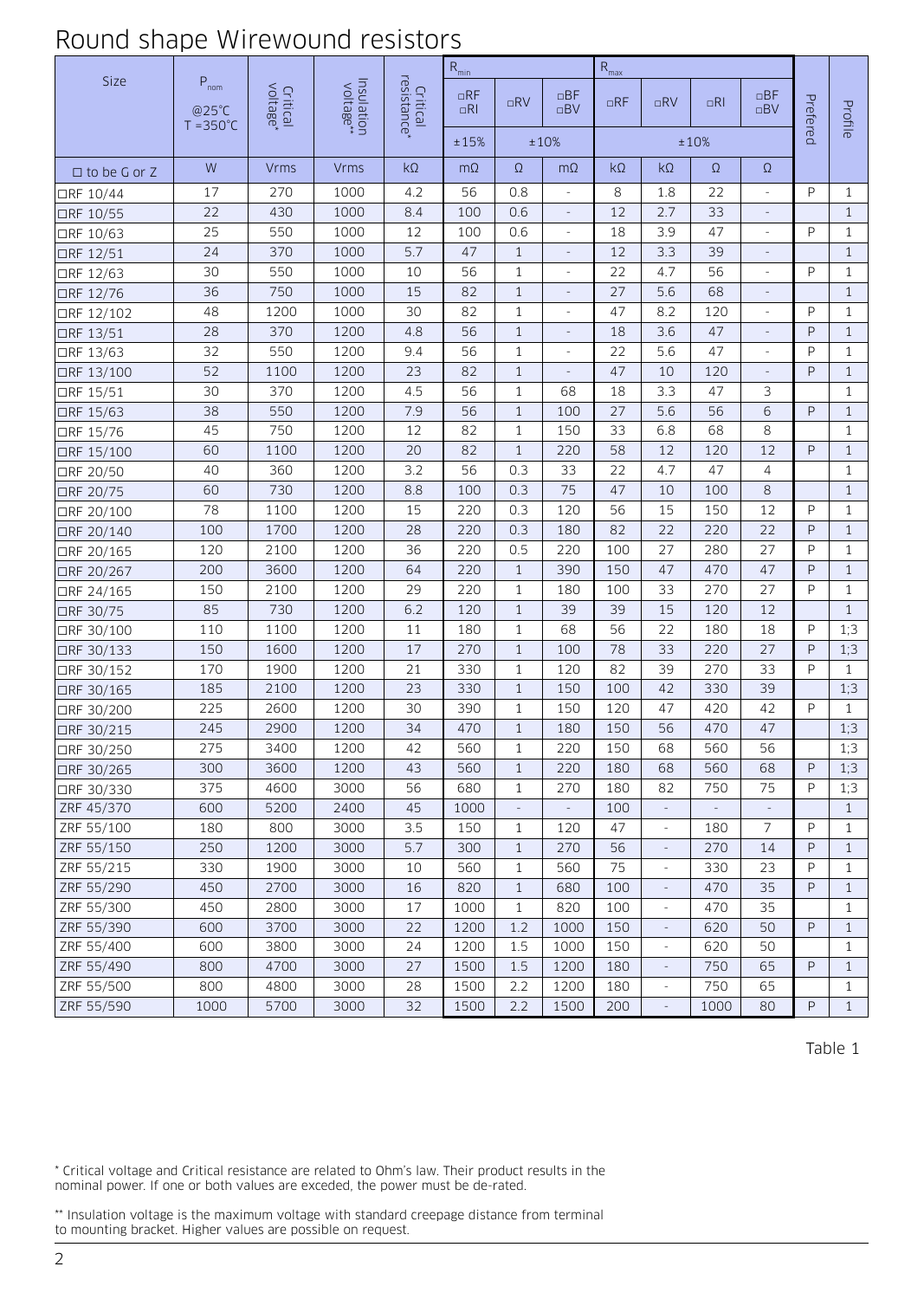# Mechanical dimensions round shape resistors

| Size                | $\mathsf{D}$ | L   | Ltol         | d   | D<br>max | b<br>L, S/A | e     | $\mathsf C$ | К<br>min | $L1 \pm 1$<br>L, S/A | <b>LB</b> | fxi                      | <b>Mass</b> |
|---------------------|--------------|-----|--------------|-----|----------|-------------|-------|-------------|----------|----------------------|-----------|--------------------------|-------------|
| $\Box$ to be G or Z | mmØ          | mm  | $±$ mm       | mmØ | mmØ      | mm          | mm    | mm          | mm       | mm                   | mm        | mm                       | g           |
| □RF 10/44           | 10           | 44  | $\mathbf{1}$ | 6   | 13       | 4.8/6.3     | 3.2   | 19          | 5        | 32.3/30.8            | 58        | 3.2X6                    | 11          |
| □RF 10/55           | 10           | 55  | $\mathbf{1}$ | 6   | 13       | 4.8/6.3     | 3.2   | 19          | 5        | 43.1/41.6            | 69        | 3.2X6                    | 14          |
| □RF 10/63           | 10           | 63  | 1            | 6   | 13       | 4.8/6.3     | 3.2   | 19          | 5        | 50.9/49.4            | 77        | 3.2X6                    | 15          |
| □RF 12/51           | 12           | 51  | $\mathbf{1}$ | 5.5 | 16       | 4.8/6.3     | 3.2   | 16.5/21     | 5        | 39.2/37.7            | 65        | 3.2X6                    | 19          |
| □RF 12/63           | 12           | 63  | 1            | 5.5 | 16       | 4.8/6.3     | 3.2   | 16.5/21     | 5        | 50.9/49.4            | 77        | 3.2X6                    | 22          |
| □RF 12/76           | 12           | 76  | $\mathbf{1}$ | 5.5 | 16       | 4.8/6.3     | 3.2   | 16.5/21     | 5        | 63.7/62.2            | 90        | 3.2X6                    | 26          |
| □RF 12/102          | 12           | 102 | $\mathbf{1}$ | 5.5 | 16       | 4.8/6.3     | 3.2   | 16.5/21     | 5        | 89.2/87.7            | 116       | 3.2X6                    | 34          |
| □RF 13/51           | 13           | 51  | $\mathbf{1}$ | 8.3 | 17       | 4.8/6.3     | 3.2   | 15.5/20     | 6        | 38.2/36.7            |           |                          | 20          |
| □RF 13/63           | 13           | 63  | 1            | 5.5 | 17       | 4.8/6.3     | 3.2   | 15.5/20     | 6        | 49.4/48.4            | $\equiv$  | $\overline{\phantom{a}}$ | 24          |
| □RF 13/100          | 13           | 100 | $\mathbf{1}$ | 5.5 | 17       | 4.8/6.3     | 3.2   | 15.5/20     | 6        | 86.2/84.7            | ÷,        | L,                       | 40          |
| □RF 15/51           | 15           | 51  | 1            | 10  | 19       | 4.8/8       | 3.2   | 22          | 6        | 38.2/35              | 65        | 4.2X8                    | 22          |
| □RF 15/63           | 15           | 63  | $\mathbf{1}$ | 10  | 19       | 4.8/8       | 3.2   | 22          | 6        | 49.4/46.7            | 77        | 4.2X8                    | 26          |
| □RF 15/76           | 15           | 76  | $\mathbf{1}$ | 10  | 19       | 4.8/8       | 3.2   | 22          | 6        | 62.7/59.5            | 90        | 4.2X8                    | 30          |
| □RF 15/100          | 15           | 100 | $\mathbf{1}$ | 10  | 19       | 4.8/8       | 3.2   | 22          | 6        | 86.2/83              | 114       | 4.2X8                    | 40          |
| □RF 20/50           | 20           | 50  | 1            | 12  | 24       | 4.8/8       | 3.2   | 22/25       | 6        | 37.2/34              | 66        | 5.5X8                    | 40          |
| □RF 20/75           | 20           | 75  | $\mathbf{1}$ | 12  | 24       | 4.8/8       | 3.2   | 22/25       | 6        | 61.7/58.5            | 91        | 5.5X8                    | 55          |
| □RF 20/100          | 20           | 100 | $\mathbf{1}$ | 12  | 24       | 8           | 4.2   | 22/25       | 6        | 83                   | 116       | 5.5X8                    | 70          |
| □RF 20/140          | 20           | 140 | $\mathbf{1}$ | 12  | 24       | 8           | 4.2   | 22/25       | 6        | 122.2                | 156       | 5.5X8                    | 100         |
| □RF 20/165          | 20           | 165 | 1            | 12  | 24       | 8           | 4.2   | 22/25       | 6        | 146.7                | 181       | 5.5X8                    | 115         |
| □RF 20/267          | 20           | 267 | $\mathbf{1}$ | 12  | 24       | 8           | 4.2   | 22/25       | 6        | 246.7                | 283       | 5.5X8                    | 190         |
| □RF 24/165          | 24           | 165 | 1            | 15  | 24       | 8           | 4.2   | 23          | 6        | 146.7                | 181       | 5.5X8                    | 155         |
| □RF 30/75           | 30           | 75  | $\mathbf{1}$ | 20  | 34       | 8           | 4.2   | 30          | 6        | 58.5                 | 93        | 5.5X8                    | 105         |
| □RF 30/100          | 30           | 100 | 1            | 20  | 34       | 8           | 4.2   | 30          | 6        | 83                   | 118       | 5.5X8                    | 135         |
| □RF 30/133          | 30           | 133 | $\mathbf{1}$ | 20  | 34       | 8           | 4.2   | 30          | 6        | 115.3                | 151       | 5.5X8                    | 175         |
| □RF 30/152          | 30           | 152 | 1            | 20  | 34       | 8           | 4.2   | 30          | 6        | 134                  | 170       | 5.5X8                    | 200         |
| □RF 30/165          | 30           | 165 | $\mathbf{1}$ | 20  | 34       | 8           | 4.2   | 30          | 6        | 146.7                | 183       | 5.5X8                    | 220         |
| □RF 30/200          | 30           | 200 | 1            | 20  | 34       | 8           | 4.2   | 30          | 6        | 181                  | 218       | 5.5X8                    | 265         |
| □RF 30/215          | 30           | 215 | $\mathbf{1}$ | 20  | 34       | 8           | 4.2   | 30          | 6        | 195.7                | 233       | 5.5X8                    | 285         |
| □RF 30/250          | 30           | 250 | 1            | 20  | 34       | 8           | 4.2   | 30          | 6        | 230                  | 268       | 5.5X8                    | 320         |
| □RF 30/265          | 30           | 265 | $\mathbf{1}$ | 20  | 34       | 8           | 4.2   | 30          | 6        | 244.7                | 283       | 5.5X8                    | 350         |
| □RF 30/330          | 30           | 330 | $\mathbf{1}$ | 20  | 34       | 8           | 4.2   | 30          | 15       | 301                  | 348       | 5.5X8                    | 440         |
| ZRF 45/370          | 45           | 370 | $\mathbf{1}$ | 30  | 50       | 10          | 5.2   | 39          | 12       | 341.6                |           |                          | 950         |
| ZRF 55/100          | 55           | 100 | 1            | 42  | 60       | 10          | 5.2   | 43.5        | 15       | 72                   | 124       | 5.5X8                    | 260         |
| ZRF 55/150          | 55           | 150 | $\mathbf{1}$ | 42  | 60       | 10          | 5.2   | 43.5        | 15       | 111.2                | 175       | 5.5X8                    | 355         |
| ZRF 55/215          | 55           | 210 | 1            | 42  | 60       | 10          | 5.2   | 43.5        | 15       | 179.8                | 236       | 5.5X8                    | 525         |
| ZRF 55/290          | 55           | 290 | $\mathbf{1}$ | 42  | 60       | 10          | 5.2   | 43.5        | 15       | 258.2                | 317       | 5.5X8                    | 725         |
| ZRF 55/300          | 55           | 300 | $\mathbf{1}$ | 42  | 60       | 10          | 5.2   | 43.5        | 15       | 268                  | 327       | 5.5X8                    | 740         |
| ZRF 55/390          | 55           | 390 | $\mathbf{1}$ | 42  | 60       | 10          | 5.2   | 43.5        | 15       | 356.2                | 418       | 5.5X8                    | 940         |
| ZRF 55/400          | 55           | 400 | $\mathbf{1}$ | 42  | 60       | 10          | 5.2   | 43.5        | 15       | 366                  | 428       | 5.5X8                    | 960         |
| ZRF 55/490          | 55           | 490 | $\mathbf{1}$ | 42  | 60       | 10          | 5.2   | 43.5        | 15       | 454.2                | 517       | 5.5X8                    | 1200        |
| ZRF 55/500          | 55           | 500 | 1            | 42  | 60       | 10          | 5.2   | 43.5        | 15       | 464                  | 527       | 5.5X8                    | 1230        |
| ZRF 55/590          | 55           | 590 | $\mathbf{1}$ | 42  | 60       | 10          | $5.2$ | 43.5        | 15       | 553                  | 618       | 5.5X8                    | 1450        |

Table 2





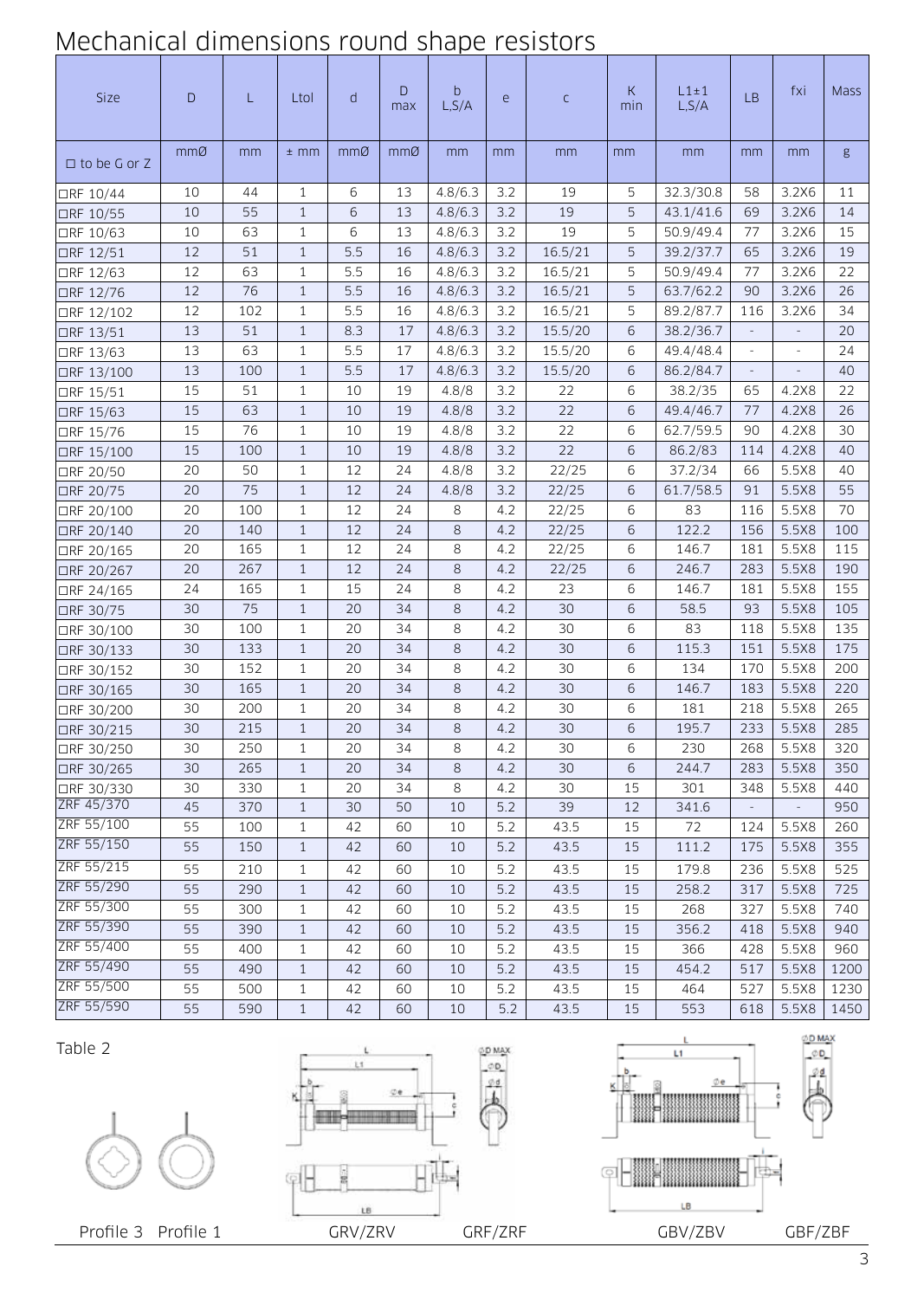## Mounting brackets for Round shape resistors

| ັ                 |                  |               |                  |      |
|-------------------|------------------|---------------|------------------|------|
|                   |                  |               |                  |      |
| Diameter          | Profile No. 1    | Profile No. 1 | Profile No. 3    |      |
| $10mm$ $\alpha$ : | R <sub>101</sub> |               |                  |      |
| 12mmØ             | R101             |               |                  |      |
| $15mm2$ :         | R102             |               |                  |      |
| 20mmØ:            | R103             | R701/Length   |                  |      |
| $24mm2$ :         | R104             |               |                  |      |
| 30mmØ:            | R105             | R702/Length   | R <sub>107</sub> |      |
| 55mmØ:            |                  | R703/Length   |                  | R901 |



Mounting brackets for Wirewound resistors need to be ordered seperately.

Table 3

## Variants Round shape Wirewound resistors

## Resistor types:

## GRF/ZRF:

fixed resistors for ac and dc current. Standard tolerance of ± 10% and 5% on request. Can be fitted with mounting feet and intermediate bands if required.

### GRV/ZRV:

resistor with one or more variable connection band.

## GRI/ZRI:

induction low resistors by double winding (Ayrton-Perry)

## GBF/ZBF:

corrugated winding for high pulse load and low Ohm values. The corrugated wire functions as fins, increasing the active surface area. As a rule of thumb, the nominal power increases by some 20%. Also available in variable band types (GBV/ZBV)

## Specifications:

All-welded construction. Tolerance: R>1 : ±5% or 10 % (see table1) Power rating: Based on 25°C and horizontal mounting. Temperature Range: -50°C – 250°C Temperature coefficient: Low ohm: 200 (400ppm)/°. Medium–high ohm: <100ppm/°. Dielectric voltage: Based on indicated creepage distance ('k' in table 2) from terminals to mounting bracket. 5mm: 1000V; 6mm: 1200V. Other values than indicated are possible. Overload: General: 10 X in 5 seconds.

## Remarks:

Nominal power rating; for corrugated wire types (ZBF/GBF) allow 20% higher power. Induction low types should be de-rated by 25%.

Standard insulation voltage levels, higher levels on request.

## Materials:

## Core:

Diameter 10-30 mm:

- Steatite C221

- Porcelain C110, only certain types.

- Diameter 45mm:
- Porcelain C410
- Diameter: 55mm:

- Corderite C520

Steatite C221 is the optimal choice of ceramic bases material for temperatures below 350 -400ºC. It has high mechanical strength and excellent DC stability. If higher temperatures can be expected porcelain C110 can be used. For our large resistor types, corderite C520 are used due to its very high stability to temperature changes.

### Terminals:

FeNi42 ; has an equivalent temperature expansion coefficient like Steatite. FeNi42 can be soldered when it is clean from oxidation and is relatively stainless.

## Wire:

Low Ohm value CuNi10 (T.C: 400ppm)/ CuNi23Mn (T.C: 200ppm) Medium Ohm value: CuNi44 (T.C. < 80ppm) High Ohm value: NiCr8020; CrAlFe, (T.C. <100ppm)

## Coating:

Vitreous Enamel, excellent protection to thin wires. All Vitreous Enamelled Resistors meet the IEC 68-2-3 Ca. 56 days. Vitreous enamel can only be used on Steatite. AlPO4 is the best choice regarding high pulse load capability and high temperature stability.

### Thermal models are available.

Each resistor can be provided with data sheets including an individual thermal model for simulating temperature rises during load.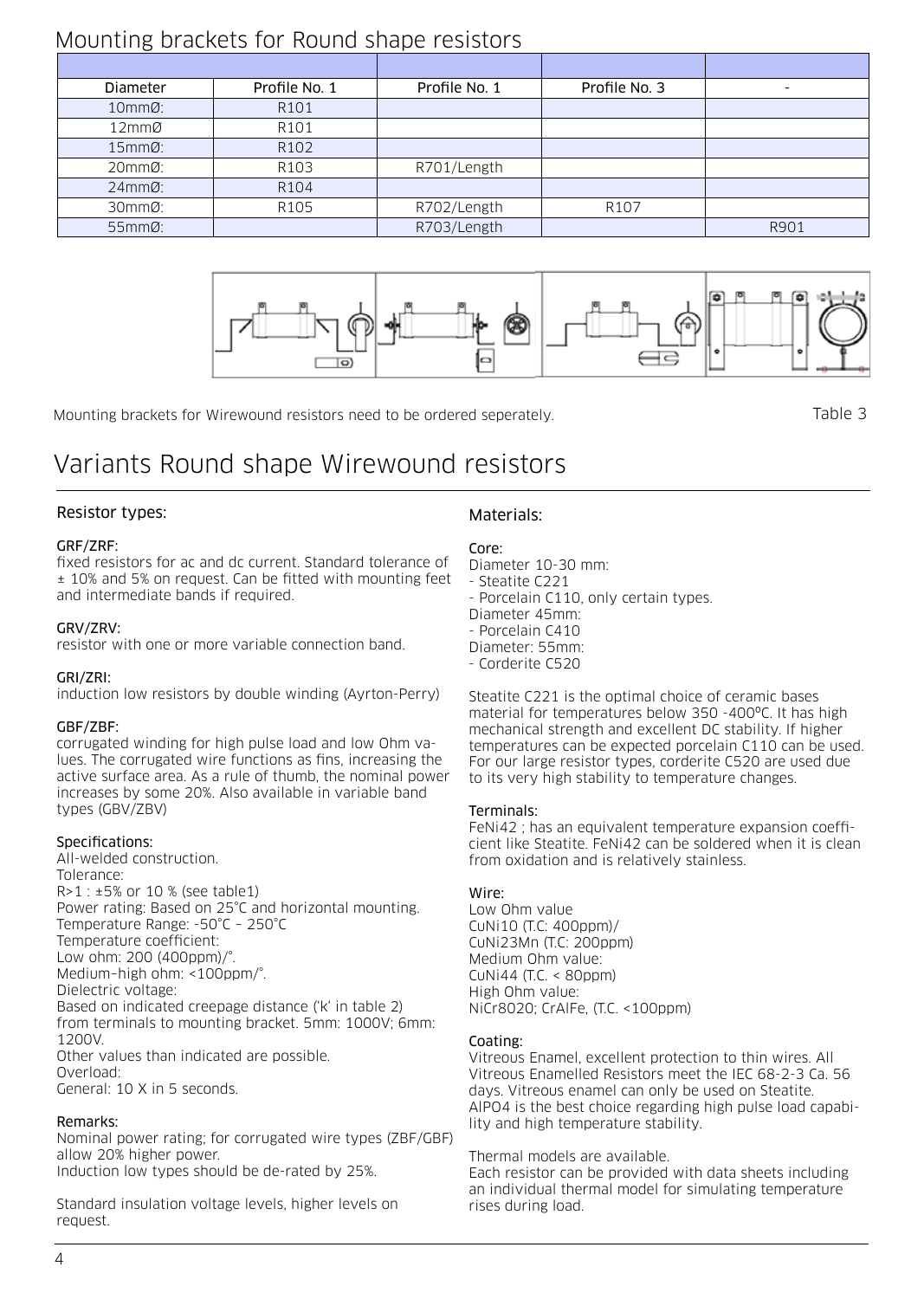## Oval shape Wirewound resistors

| Size                | P <sub>nom</sub>             | Critical<br>voltage* | Insulation<br>voltage | Critical<br>resistance* | $R_{min}$ |                          |              |                          | $R_{\text{max}}$   |                          |          |
|---------------------|------------------------------|----------------------|-----------------------|-------------------------|-----------|--------------------------|--------------|--------------------------|--------------------|--------------------------|----------|
|                     | @ 25°C<br>$T = 350^{\circ}C$ |                      |                       |                         | ZFF       | <b>ZFI</b>               | <b>GFF</b>   | <b>GFI</b>               | ZFF/<br><b>GFF</b> | ZFV/<br><b>GFV</b>       | ZFI/GFI  |
| $\Box$ to be G or Z | W                            | <b>Vrms</b>          | <b>Vrms</b>           | $k\Omega$               | $m\Omega$ | $m\Omega$                | Ω            | $\Omega$                 | $k\Omega$          | $k\Omega$                | $\Omega$ |
| □FF 20/50           | 30                           | 360                  | 1000                  | 4.3                     | 56        | $\bar{a}$                | $\mathbf{1}$ | $\overline{\phantom{a}}$ | 5.6                | $\overline{\phantom{a}}$ | 47       |
| □FF 20/80           | 50                           | 810                  | 1000                  | 13                      | 75        | $\overline{a}$           | $\mathbf{1}$ | $\overline{\phantom{a}}$ | 12                 | $\overline{\phantom{a}}$ | 82       |
| □FF 20/90           | 55                           | 960                  | 1000                  | 16                      | 100       | $\bar{a}$                | $\mathbf{1}$ | $\overline{\phantom{a}}$ | 12                 | $\overline{\phantom{a}}$ | 100      |
| □FF 20/100          | 60                           | 1100                 | 1000                  | 20                      | 120       | $\overline{\phantom{a}}$ | $\mathbf{1}$ | $\overline{\phantom{a}}$ | 15                 | $\equiv$                 | 120      |
| □FF 20/120          | 70                           | 1400                 | 1000                  | 28                      | 150       | $\overline{\phantom{a}}$ | 1            | $\overline{\phantom{a}}$ | 18                 | $\overline{\phantom{a}}$ | 150      |
| □FF 27/50(-M)       | 40                           | 360                  | 1200                  | 3.2                     | 56        | 56                       | $\mathbf{1}$ | $\mathbf{1}$             | 6.8                | 3.3                      | 47       |
| □FF 27/80(-M)       | 60                           | 810                  | 1200                  | 10                      | 68        | 68                       | $\mathbf{1}$ | $\mathbf{1}$             | 15                 | 6.8                      | 100      |
| □FF 27/90(-M)       | 65                           | 960                  | 1200                  | 14                      | 82        | 82                       | $\mathbf{1}$ | $\mathbf{1}$             | 18                 | 8.2                      | 120      |
| □FF 27/100(-M)      | 70                           | 1100                 | 1200                  | 17                      | 100       | 100                      | $\mathbf{1}$ | $\mathbf{1}$             | 22                 | 10                       | 150      |
| □FF 27/120(-M)      | 90                           | 1400                 | 1200                  | 21                      | 120       | 120                      | $\mathbf{1}$ | $\mathbf{1}$             | 27                 | 12                       | 220      |
| □FF 27/153(-M)      | 110                          | 1900                 | 1200                  | 32                      | 150       | 150                      | $\mathbf{1}$ | $\mathbf{1}$             | 33                 | 15                       | 270      |
| ZFF 45/150(-M)      | 180                          | 1900                 | 1200                  | 20                      | 150       | $\overline{\phantom{a}}$ | $\mathbf{1}$ | $\overline{\phantom{a}}$ | 47                 | $\overline{\phantom{a}}$ | 270      |
| ZFF 45/200(-M)      | 225                          | 2600                 | 1200                  | 30                      | 180       | ä,                       | $\mathbf{1}$ | $\overline{\phantom{a}}$ | 68                 | $\overline{\phantom{a}}$ | 330      |
| ZFF 45/250(-M)      | 280                          | 3400                 | 1200                  | 41                      | 220       | $\overline{\phantom{a}}$ | $\mathbf{1}$ | $\overline{\phantom{a}}$ | 100                |                          | 470      |
| ZFF 78/100(-M)      | 180                          | 800                  | 3000                  | 3.5                     | 150       | $\equiv$                 | $\mathbf{1}$ | $\overline{\phantom{a}}$ | 4.7                | $\overline{\phantom{a}}$ | 180      |
| ZFF 78/140(-M)      | 250                          | 1200                 | 3000                  | 5.7                     | 300       | $\overline{\phantom{a}}$ | $\mathbf{1}$ | $\overline{\phantom{a}}$ | 5.6                | $\equiv$                 | 270      |
| ZFF 78/210(-M)      | 330                          | 1900                 | 3000                  | 10                      | 560       | $\bar{a}$                | $\mathbf{1}$ | $\overline{\phantom{a}}$ | 7.5                | $\equiv$                 | 330      |
| ZFF 78/290(-M)      | 450                          | 2700                 | 3000                  | 16                      | 820       | $\overline{\phantom{a}}$ | $\mathbf{1}$ | $\overline{\phantom{a}}$ | 10                 | $\equiv$                 | 470      |
| ZFF 78/390(-M)      | 600                          | 3700                 | 3000                  | 22                      | 1200      | ä,                       | 1.2          | $\overline{\phantom{a}}$ | 15                 | $\equiv$                 | 620      |
| ZFF 78/490(-M)      | 800                          | 4700                 | 3000                  | 27                      | 1500      | $\overline{\phantom{a}}$ | 1.5          |                          | 18                 |                          | 750      |

\* Critical voltage and Critical resistance are related to Ohm's law. Their product results in the nominal power. If one or both Table 4 values are exceded, the power must be de-rated.

#### Overload Capability

53

Wirewound resistors can be overloaded during certain time several times their nominal power rating. Underneath curve shows the overload capability in percentage of the nominal power for pulse loads at given duration with a cycle time of 120 seconds.

#### Temperature rise at constant load.

The maximum surface temperature rise is 350°C. Underneath curve shows the relation between power and surface temperature. For very dynamic power loads we suggest our Cement Coated wirewound resistors.

#### Elevated ambient temperatures

#### Forced air cooling

The admissible maximum power dissipation must be derated to prevent over-heating. De-rating is done linearly from 25°C to 350°C at 100% nominal power to 0. Underneath curve shows the relation between ambient temperature and max power dissipation.

Forced air increases the ability to expel heat into the ambient air. Underneath curve shows the relation between airspeed and maximum admissible power dissipation.



- G: Vitreous Enamelled / Z: Cement coated







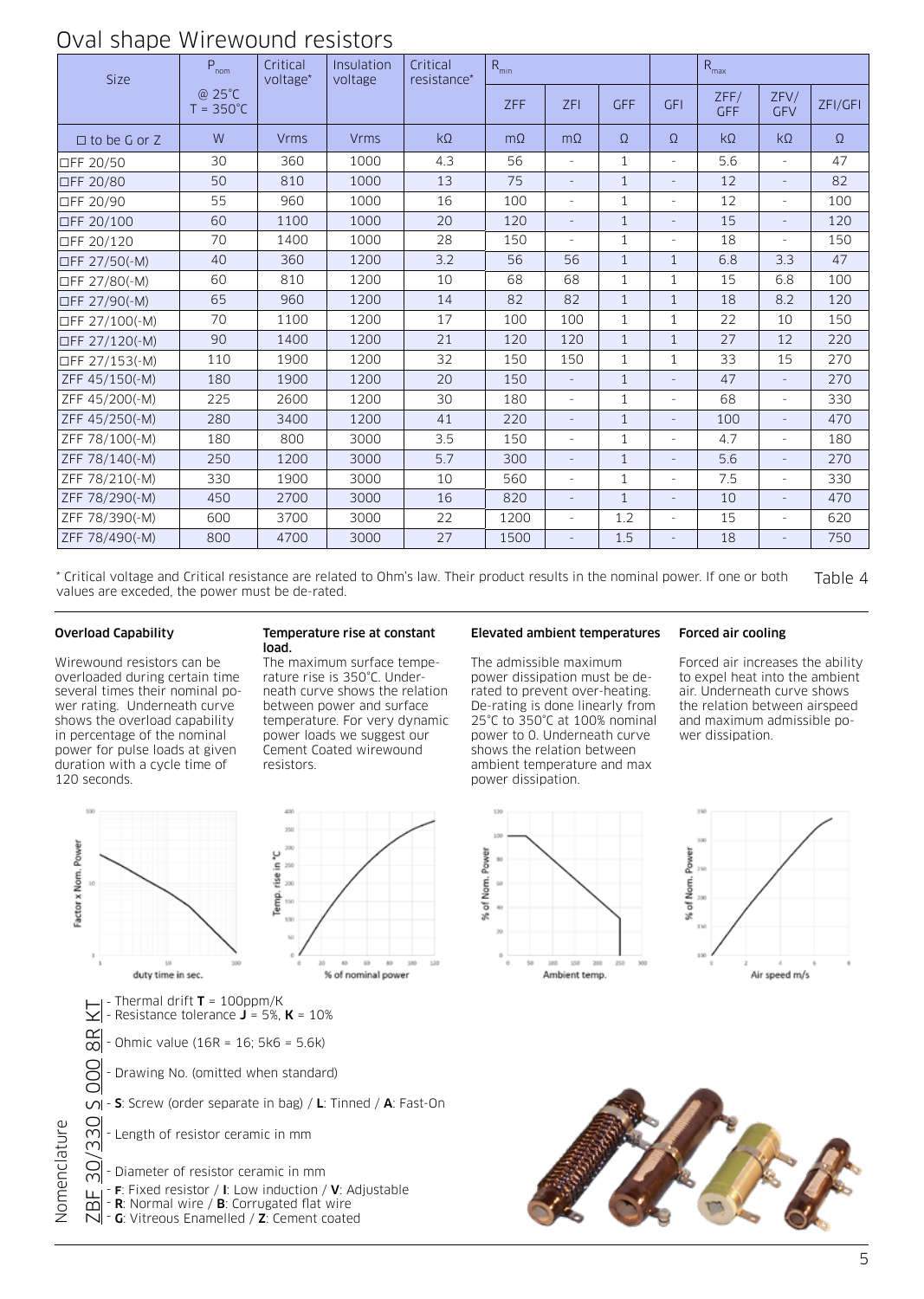## Mechanical dimensions Oval shape Wirewound resistors

| Size                | D<br>max | d<br>max |     | Tol.           | $L1 \pm 1$<br>L1. S/A | Lb  | Ltot | k.<br>min | b<br>L1. S/A | e   | fxi       | <b>Mass</b><br>typ. |
|---------------------|----------|----------|-----|----------------|-----------------------|-----|------|-----------|--------------|-----|-----------|---------------------|
| $\Box$ to be G or Z | mm       | mm       | mm  | mm             | mm                    | mm  | mm   | mm        | mm           | mm  | mm        | g                   |
| □FF 20/50           | 23       | 9.5      | 50  | $\mathbf{1}$   | 38.2/36.7             | 67  | 86   | 5         | 4.8/6.3      | 3.2 | 7.4mmø    | 22                  |
| □FF 20/80           | 23       | 9.5      | 80  | 1.6            | 67.6/66.1             | 97  | 116  | 5         | 4.8/6.3      | 3.2 | $7.4$ mmø | 32                  |
| □FF 20/90           | 23       | 9.5      | 90  | 1.8            | 77.4/75.9             | 107 | 126  | 5         | 4.8/6.3      | 3.2 | $7.4$ mmø | 35                  |
| □FF 20/100          | 23       | 9.5      | 100 | $\overline{2}$ | 87.2/85.7             | 117 | 136  | 5         | 4.8/6.3      | 3.2 | 7.4mmø    | 40                  |
| □FF 20/120          | 23       | 9.5      | 120 | 2.4            | 106.8/105.3           | 137 | 156  | 5         | 4.86.3       | 3.2 | 7.4mmø    | 45                  |
| □FF 27/50           | 30       | 10       | 50  | $\mathbf{1}$   | 37.2/35.7             | 67  | 86   | 6         | 4.8/6.3      | 3.2 | 7.4mmø    | 30                  |
| □FF 27/80           | 30       | 10       | 80  | 1.6            | 66.6/65.1             | 97  | 116  | 6         | 4.8/6.3      | 3.2 | 7.4mmø    | 45                  |
| □FF 27/90           | 30       | 10       | 90  | 1.8            | 76.4/74.9             | 107 | 126  | 6         | 4.8/6.3      | 3.2 | 7.4mmø    | 48                  |
| □FF 27/100          | 30       | 10       | 100 | 2              | 86.2/84.7             | 117 | 136  | 6         | 4.8/6.3      | 3.2 | 7.4mmø    | 55                  |
| □FF 27/120          | 30       | 10       | 120 | 2.4            | 105.8/104.3           | 137 | 156  | 6         | 4.8/6.3      | 3.2 | $7.4$ mmø | 65                  |
| □FF 27/153          | 30       | 10       | 153 | 3.1            | 138.1/136.6           | 170 | 189  | 6         | 4.8/6.3      | 3.2 | 7.4mmø    | 75                  |
| ZFF 45/150          | 48       | 12       | 150 | 3              | 136                   | 170 | 190  | 6         | 8            | 4.2 | 6.5x10    | 155                 |
| ZFF 45/200          | 48       | 12       | 200 | $\overline{4}$ | 185                   | 220 | 240  | 6         | 8            | 4.2 | 6.5x10    | 200                 |
| ZFF 45/250          | 48       | 12       | 250 | 5              | 234                   | 270 | 290  | 6         | $\,8\,$      | 4.2 | 6.5x10    | 250                 |
| ZFF 78/100          | 81       | 25       | 100 | $\overline{2}$ | 72                    | 137 | 164  | 15        | 10           | 5.3 | 6.5x12    | 260                 |
| ZFF 78/140          | 81       | 25       | 140 | 2.8            | 111                   | 177 | 204  | 15        | 10           | 5.3 | 6.5x12    | 355                 |
| ZFF 78/210          | 81       | 25       | 210 | 4.2            | 178                   | 247 | 274  | 15        | 10           | 5.3 | 6.5x12    | 525                 |
| ZFF 78/290          | 81       | 25       | 290 | 5.8            | 258                   | 327 | 354  | 15        | 10           | 5.3 | 6.5x12    | 725                 |
| ZFF 78/390          | 81       | 25       | 390 | 7.8            | 356                   | 427 | 454  | 15        | 10           | 5.3 | 6.5x12    | 940                 |
| ZFF 78/490          | 81       | 25       | 490 | 9.8            | 454                   | 527 | 554  | 15        | 10           | 5.3 | 6.5x12    | 1200                |

Table 5









size 20/27/45 with optional bracket size 78 with optional bracket

## Mounting brackets for Oval shape resistors







| Tube width       | Bracket No.      | Bracket No.              | Bracket No.              |
|------------------|------------------|--------------------------|--------------------------|
| 20 <sub>mm</sub> | R <sub>123</sub> | R <sub>120</sub>         | R <sub>122</sub>         |
| 27mm             | R <sub>123</sub> | R <sub>120</sub>         | R <sub>122</sub>         |
| 45mm             | R <sub>124</sub> | $\overline{\phantom{0}}$ | $\overline{\phantom{0}}$ |
| 78mm             | P36804*          | ۰                        | P36802*                  |

Table 6

Mounting brackets for Wirewound resistors need to be ordered seperately. \* pre-fitted by factory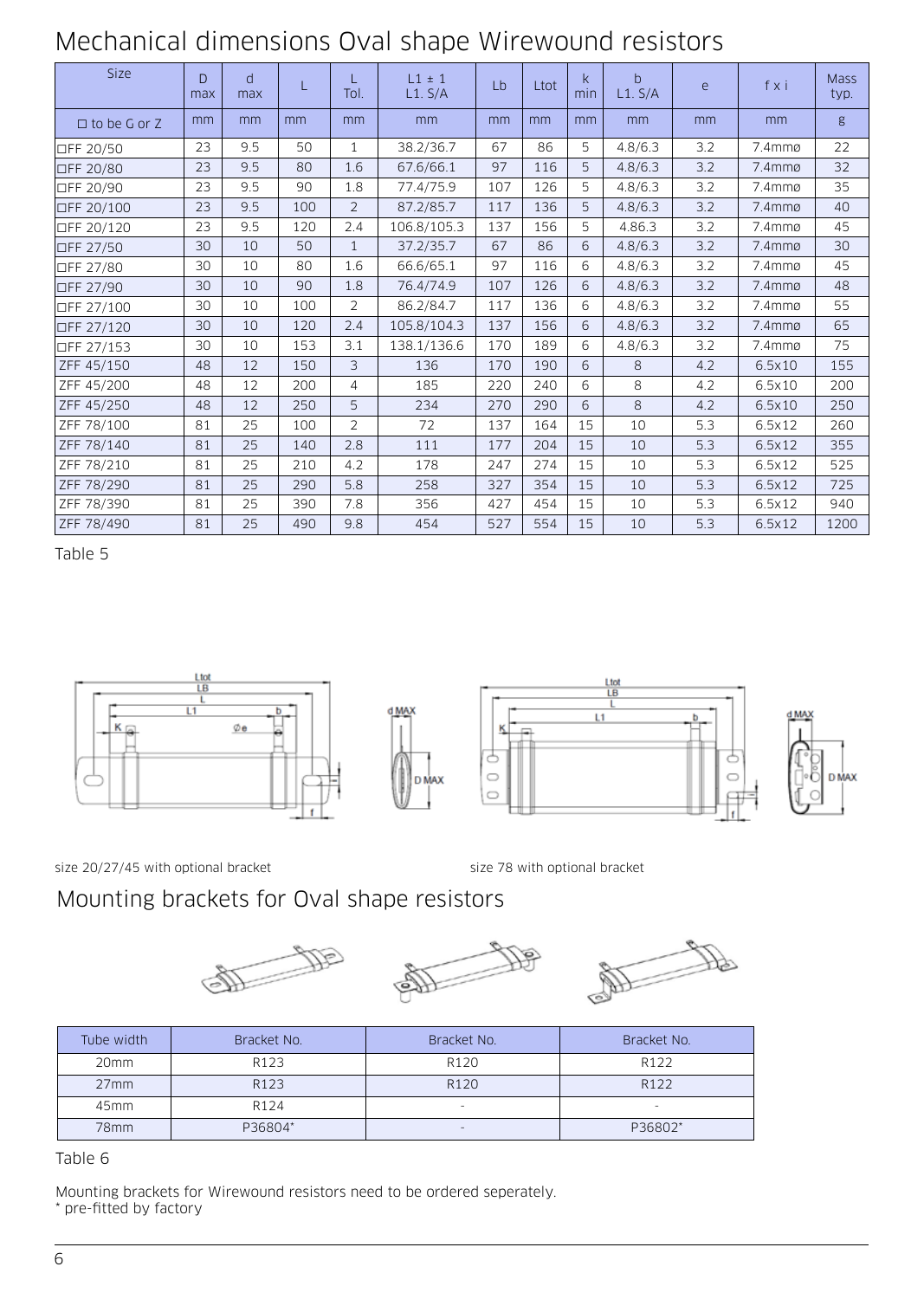## M-type Oval shape wirewound resistors with live terminals.

| <b>Size</b>          | $\Gamma$<br>max | $\mathsf{d}$<br>max |     | tol.           | Lb  | $L_{\text{tot}}$ | fxi    | <b>Mass</b><br>typ. |
|----------------------|-----------------|---------------------|-----|----------------|-----|------------------|--------|---------------------|
| $\Box$ to be G or Z  | mm              | mm                  | mm  | mm             | mm  | mm               | mm     | g                   |
| <b>OFF 27/50-M</b>   | 38              | 10                  | 50  | 1              | 67  | 86               | 5.5x10 | 30                  |
| <b>□FF 27/80-M</b>   | 38              | 10                  | 80  | 1.6            | 97  | 116              | 5.5x10 | 45                  |
| <b>I</b> ⊡FF 27/90-M | 38              | 10                  | 90  | 1.8            | 107 | 126              | 5.5x10 | 48                  |
| □FF 27/100-M         | 38              | 10                  | 100 | $\overline{2}$ | 117 | 136              | 5.5x10 | 55                  |
| □FF 27/120-M         | 38              | 10                  | 120 | 2.4            | 137 | 156              | 5.5×10 | 65                  |
| □FF 27/153-M         | 38              | 10                  | 153 | 3.1            | 169 | 188              | 5.5x10 | 75                  |
| ZFF 45/150-M         | 59              | 12                  | 150 | 3              | 170 | 190              | 6.5x10 | 155                 |
| ZFF 45/200-M         | 59              | 12                  | 200 | $\overline{4}$ | 220 | 240              | 6.5×10 | 200                 |
| ZFF 45/250-M         | 59              | 12                  | 250 | 5              | 270 | 290              | 6.5x10 | 250                 |
| ZFF 78/100-M         | 96              | 25                  | 100 | 1.8            | 128 | 156              | 6.5x12 | 260                 |
| ZFF 78/140-M         | 96              | 25                  | 140 | 2.5            | 168 | 196              | 6.5x12 | 355                 |
| ZFF 78/210-M         | 96              | 25                  | 210 | 4.2            | 238 | 266              | 6.5x12 | 525                 |
| ZFF 78/290-M         | 96              | 25                  | 290 | 5              | 318 | 346              | 6.5x12 | 725                 |
| ZFF 78/390-M         | 96              | 25                  | 390 | 5.5            | 418 | 446              | 6.5x12 | 940                 |
| ZFF 78/490-M         | 96              | 25                  | 490 | 6.8            | 518 | 546              | 6.5x12 | 1200                |

## Table 7





size 20/27/45 -M size 78 -M

## Custom designed resistors and assemblies

are available on request. Details like wire configuration, creepage distance and inductance can be specified by the customer. The choice between more than 50 sizes guarantee our customer that the best resistor configuration can be found within our program. Special lengths are very well possible.

## Standard, 'Turtles' and 'M-types':

Oval Shaped Vitreous Enamelled or Cement Coated Resistors can be supplied in various types: A 'Turtle' style, having 4 soldering legs to stand on, ideally suited for mounting on PCB's with good mechanical stability. 'Turtles' are offered in 27mm types and all standard lengths.



size 27 'Turtle'





Contact our sales department or email: danotherm@danotherm.dk for special configurations.

|              | $\vert$ - Thermal drift <b>T</b> = 100ppm/K<br> - Resistance tolerance <b>J</b> = 5%, <b>K</b> = 10%                                 |
|--------------|--------------------------------------------------------------------------------------------------------------------------------------|
|              | $-$ Ohmic value (16R = 16; 5k6 = 5.6k)                                                                                               |
|              | - Drawing No. (omitted when standard)                                                                                                |
|              | $\Box$ - S: Screw (order separate in bag) / L: Tinned / A: Fast-On                                                                   |
|              | - Length of resistor ceramic in mm                                                                                                   |
| Nomenclature | - Width of resistor ceramic in mm<br>F: Fixed resistor / I: Low induction / $V$ : Adjustable<br>$\vert$ - <b>F</b> : Oval shape type |
|              | $\overline{N}$ - G: Vitreous Enamelled / Z: Cement coated                                                                            |
|              |                                                                                                                                      |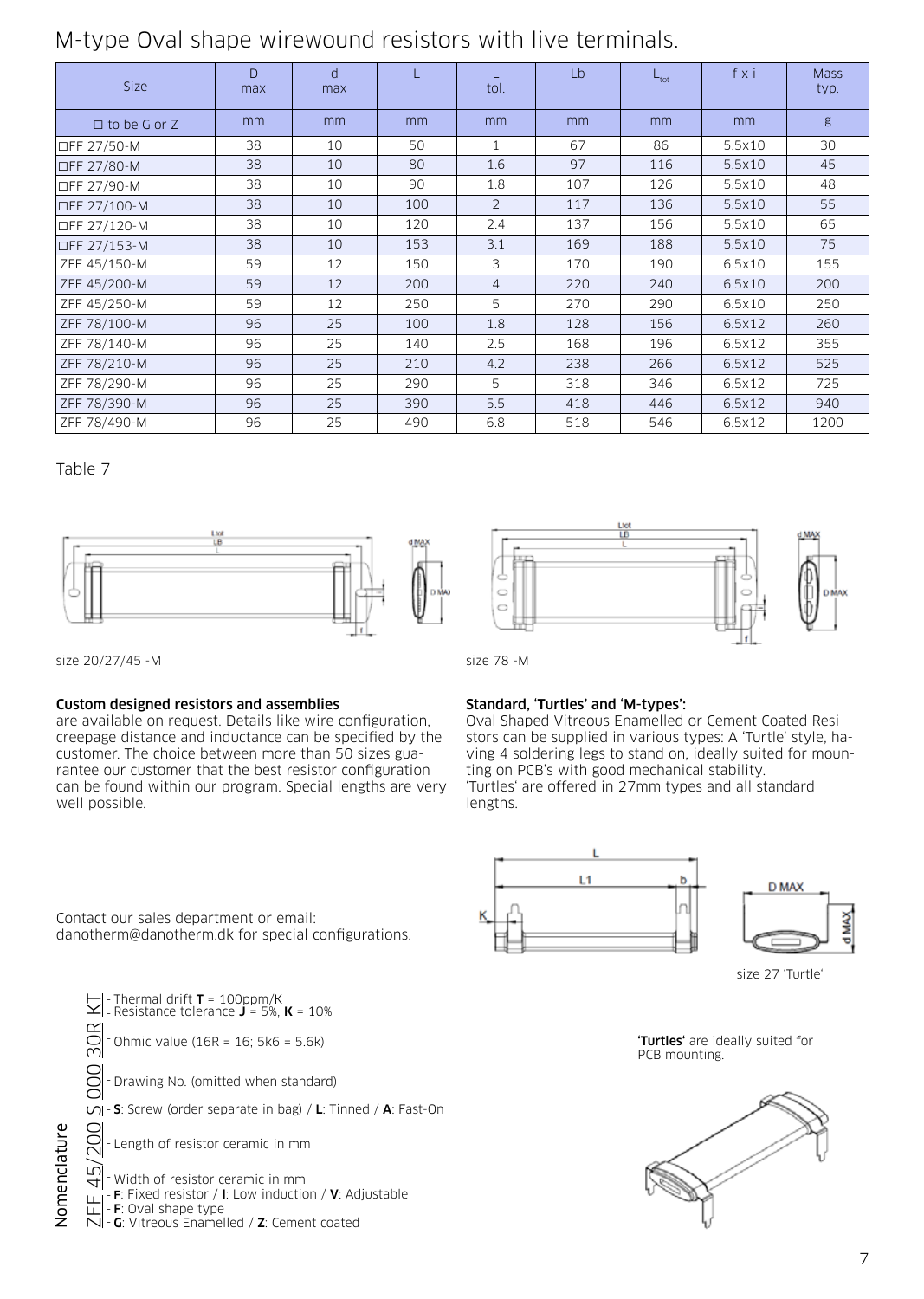| Type                            | <b>Mass</b>    | Ohmic<br>range       | number of<br>resistors | $P_{nom}$ | Pulse<br>load * | Width<br>(A) | Length<br>(B) | Height<br>(C) | Mount.<br>holes<br>(D) | Mount.<br>holes<br>(E) |
|---------------------------------|----------------|----------------------|------------------------|-----------|-----------------|--------------|---------------|---------------|------------------------|------------------------|
| $\Box$ to be connection<br>type | <b>kg</b>      | $\Omega$ - $k\Omega$ |                        | ${\sf W}$ | <b>kW</b>       | mm           | mm            | mm            | mm                     | mm                     |
| ZRF 55 / 100 001                | 1.1            | $0.15 - 47$          | $\mathbf{1}$           | 180       | 1,25            | 89           | 160           | 115           | 64                     | 135                    |
| ZRF 55 / 150 001                | 1.2            | $0.3 - 56$           | $\mathbf{1}$           | 250       | 1,70            | 89           | 210           | 115           | 64                     | 186                    |
| ZRF 55 / 150 002                | $\overline{2}$ |                      | $\overline{2}$         | 500       | 3,40            | 176          | 210           | 115           | 150                    | 186                    |
| ZRF 55 / 150 0□3                | 3.2            |                      | 3                      | 750       | 5,00            | 265          | 210           | 115           | 240                    | 186                    |
| ZRF 55 / 150 004                | 3.8            |                      | $\overline{4}$         | 800       | 5,80            | 176          | 210           | 230           | 150                    | 186                    |
| ZRF 55 / 150 0□6                | 5.7            |                      | 6                      | 1200      | 8,70            | 265          | 210           | 230           | 240                    | 186                    |
| ZRF 55 / 220 001                | 2.1            | $0.56 - 75$          | $\mathbf{1}$           | 330       | 2.6             | 89           | 270           | 115           | 64                     | 246                    |
| ZRF 55 / 220 002                | 2.9            |                      | $\overline{2}$         | 650       | 5,20            | 176          | 270           | 115           | 150                    | 246                    |
| ZRF 55 / 220 0□3                | 4.1            |                      | 3                      | 1000      | 7,80            | 265          | 270           | 115           | 240                    | 246                    |
| ZRF 55 / 220 004                | 5              |                      | $\overline{4}$         | 1100      | 8,60            | 176          | 270           | 230           | 150                    | 246                    |
| ZRF 55 / 220 0□6                | 7.2            |                      | 6                      | 1500      | 12,50           | 265          | 270           | 230           | 240                    | 246                    |
| ZRF 55 / 300 001                | 2.2            | $01 - 100$           | $\mathbf{1}$           | 450       | 3,60            | 89           | 350           | 115           | 64                     | 326                    |
| ZRF 55 / 300 002                | 3.5            |                      | $\overline{2}$         | 900       | 7,20            | 176          | 350           | 115           | 150                    | 326                    |
| ZRF 55 / 300 003                | 5.1            |                      | 3                      | 1300      | 10,80           | 265          | 350           | 115           | 240                    | 326                    |
| ZRF 55 / 300 0□4                | 6.3            |                      | $\overline{4}$         | 1500      | 12,00           | 176          | 350           | 230           | 150                    | 326                    |
| ZRF 55 / 300 0□6                | 9              |                      | 6                      | 2200      | 18,00           | 265          | 350           | 230           | 240                    | 326                    |
| ZRF 55 / 400 0□1                | 2.4            | $1.2 - 150$          | $\mathbf{1}$           | 600       | 4,80            | 89           | 450           | 115           | 64                     | 426                    |
| ZRF 55 / 400 002                | 4.2            |                      | $\overline{2}$         | 1200      | 9,60            | 176          | 450           | 115           | 150                    | 426                    |
| ZRF 55 / 400 0□3                | 5.6            |                      | 3                      | 1800      | 14,40           | 265          | 450           | 115           | 240                    | 426                    |
| ZRF 55 / 400 0□4                | 7.6            |                      | $\sqrt{4}$             | 2000      | 16,00           | 176          | 450           | 230           | 150                    | 426                    |
| ZRF 55 / 400 0□6                | 11             |                      | 6                      | 3000      | 24,00           | 265          | 450           | 230           | 240                    | 426                    |
| ZRF 55 / 500 0□1                | $\mathfrak{Z}$ | $1.5 - 180$          | $1\,$                  | 800       | 5,80            | 89           | 550           | 115           | 64                     | 526                    |
| ZRF 55 / 500 002                | 4.6            |                      | $\overline{2}$         | 1600      | 11,60           | 176          | 550           | 115           | 150                    | 526                    |
| ZRF 55 / 500 0□3                | 7.2            |                      | 3                      | 2400      | 17,40           | 265          | 550           | 115           | 240                    | 526                    |
| ZRF 55 / 500 0□4                | 8.9            |                      | $\overline{4}$         | 2600      | 19,00           | 176          | 550           | 230           | 150                    | 526                    |
| ZRF 55 / 500 0□6                | 13.2           |                      | 6                      | 3800      | 28,50           | 265          | 550           | 230           | 240                    | 526                    |
| ZRF 55 / 600 0□1                | 3.5            | $1.5 - 200$          | $1\,$                  | 1000      | 7,00            | 89           | 650           | 115           | 64                     | 626                    |
| ZRF 55 / 600 002                | 5.8            |                      | $\overline{2}$         | 2000      | 14,00           | 176          | 650           | 115           | 150                    | 626                    |
| ZRF 55 / 600 0□3                | 7.6            |                      | 3                      | 3000      | 21,00           | 265          | 650           | 115           | 240                    | 626                    |
| ZRF 55 / 600 004                | 10.4           |                      | $\overline{4}$         | 3200      | 22,50           | 176          | 650           | 230           | 150                    | 626                    |
| ZRF 55 / 600 006                | 15             |                      | 6                      | 5000      | 34,00           | 265          | 650           | 230           | 240                    | 626                    |

## SIGMA—Modular Wirewound brake resistors

Table 8

\* Pulse load is defined with a 10% on-time and cycle time of 120s

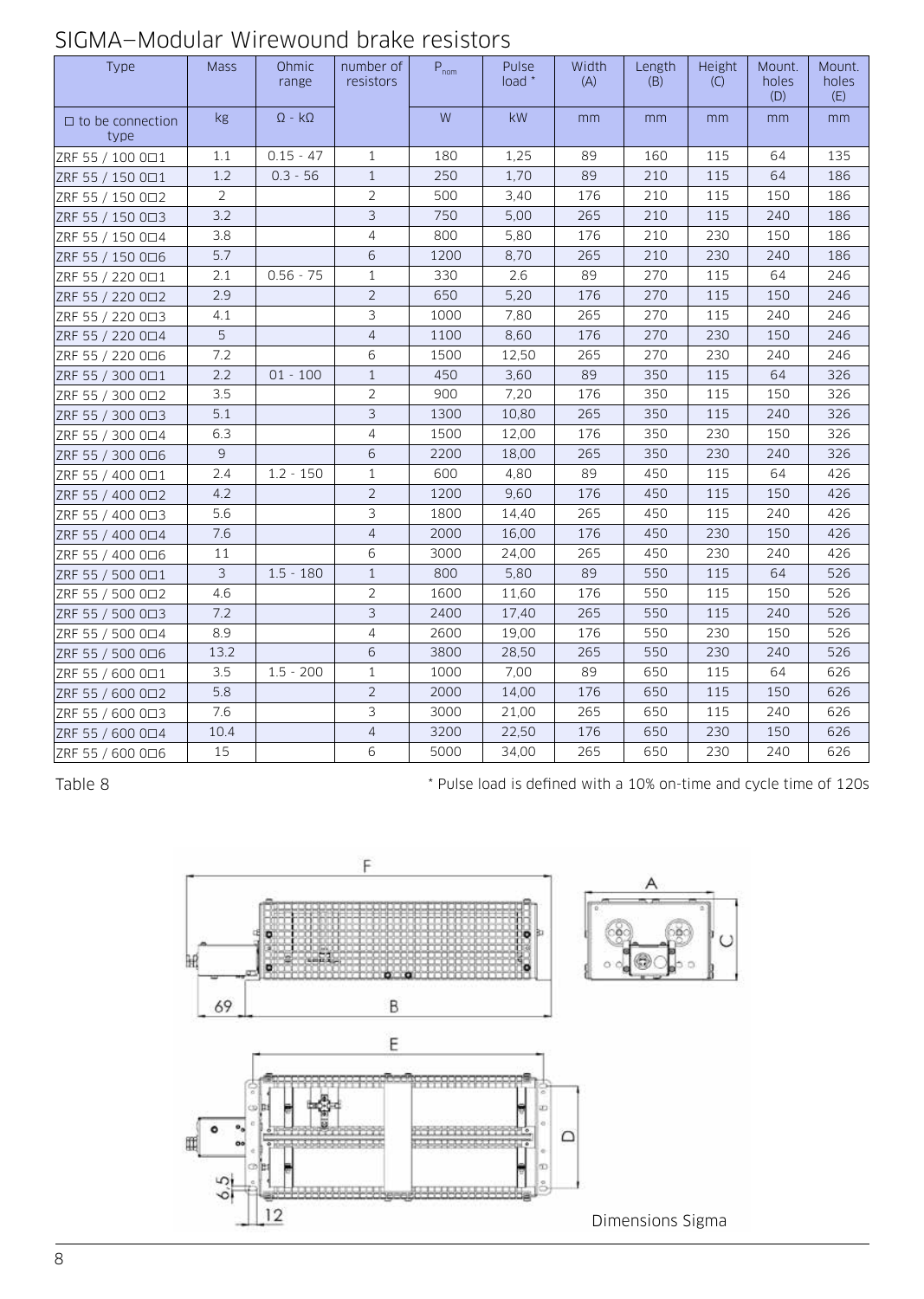## SIGMA connection types

□ to be number of tubes



<sup>03</sup>□ 400V Phoenix connector 0.25-4mm2



<sup>05</sup>□ 400V Phoenix connector 0.25-4mm2 connection box IP20



<sup>06</sup>□ main + thermal switch 400V Phoenix connector 0.25-4mm2 connection box IP20



<sup>07</sup>□ Phoenix G10/2, AWG 20-6, 800V connection box IP20



<sup>08</sup>□ Phoenix G10/2, AWG 20-6, 800V (main) Phoenix connector 0.25-4mm2 (TS) connection box IP20



A08□ Phoenix G10/2, AWG 20-6, 800V (main) Phoenix connector 0.25-4mm2 (TS) connection box IP20, UL approved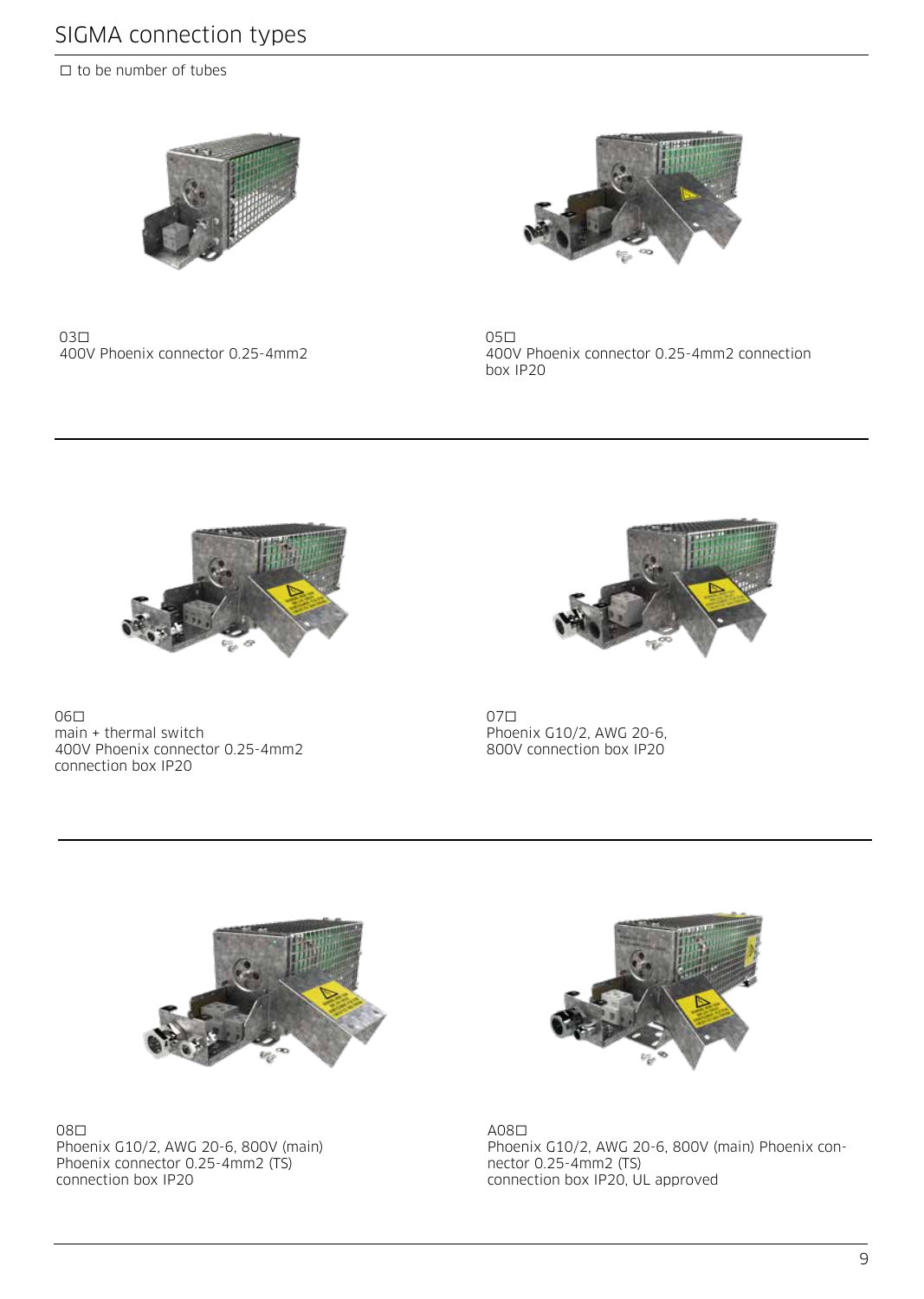| Type            | $P_{nom}$ | Max. Surface<br>temp @ $40^{\circ}$ C | 1s/120s   | 5s/120s   | 10s/120s       | 40s/120s  | Ohmic range          |
|-----------------|-----------|---------------------------------------|-----------|-----------|----------------|-----------|----------------------|
|                 | W         | $^{\circ}C$                           | <b>kW</b> | <b>kW</b> | kW             | <b>kW</b> | $\Omega$ - $k\Omega$ |
| ZRF 55/300 0A81 | 430       | 375                                   | 8         | 4.8       | 3.5            | 1.2       | $1.0 - 0.4$          |
| ZRF 55/400 0A81 | 575       | 375                                   | 12        | 6         | 4.5            | 1.6       | $1.5 - 0.9$          |
| ZRF 55/500 0A81 | 725       | 375                                   | 18        | 8         | 6              | 2         | $2.2 - 1.2$          |
| ZRF 55/600 0A81 | 875       | 375                                   | 22        | 10        | $\overline{7}$ | 2.6       | $2.5 - 1.5$          |
| ZRF 55/400 0A82 | 900       | 375                                   | 24        | 12        | 9              | 2.7       | $3.0 - 1.8$          |
| ZRF 55/500 0A82 | 1130      | 375                                   | 36        | 16        | 12             | 3.3       | $4.0 - 2.2$          |
| ZRF 55/600 0A82 | 1365      | 375                                   | 44        | 20        | 14             | 3.9       | $5.5 - 3.0$          |
| ZRF 55/500 0A83 | 1545      | 375                                   | 54        | 24        | 18             | 4.5       | $6.5 - 3.6$          |
| ZRF 55/600 0A83 | 1860      | 375                                   | 66        | 30        | 21             | 5.5       | $6.8 - 4.5$          |
| ZRF 55/500 0A84 | 2060      | 375                                   | 72        | 32        | 24             | 6         | $2.0 - 4.8$          |
| ZRF 55/600 0A84 | 2480      | 375                                   | 88        | 40        | 28             | 9.5       | $2.8 - 6.2$          |
| ZRF 55/500 0A86 | 3065      | 375                                   | 105       | 56        | 36             | 9         | $3.3 - 6.8$          |
| ZRF 55/600 0A86 | 3690      | 375                                   | 130       | 60        | 52             | 11        | $3.5 - 10$           |
| ZRF 55/500 0A89 | 4030      | 375                                   | 160       | 70        | 54             | 12        | $1.5 - 6.8$          |
| ZRF 55/600 0A89 | 4855      | 375                                   | 180       | 85        | 60             | 14        | $1.8 - 10$           |

Table 9

Each SIGMA-MODULE is supplied with resistor element corresponding to the actual load and according to the mechanical sizes shown in the table. The resistor modules consist of fully welded, wire wound ceramic resistors, which is a well-known and proven technology. The base material is corderite, which is a ceramic with a very high resistance to temperature changes. The wire is coated with aluminium phosphate to protect the wire and conduct the heat on to the ceramic core. The modules are fitted with a protection grid complying with IP20, with a ceramic housing connector in an open or closed connector box.

## Resistor material:

Ceramic Core: 20-30 mm Ø Steatite C221 55 mm Ø Corderite Resistor Wire: CrAlFe / CrNi / CuNi Terminal resistors: FeNi42 Mounting Bracket: Steel, hot galvanized 1,5mm Protection grating: Steel, hot galvanized 1,5mm, perforated Module connectors: Porcelain

## Thermostats (optional)

The thermostat, which surveys the temperature of the resistor element, is equipped with a NC switch for warning if the resistor is over loaded. It is mounted on the lower side on one or more resistor elements and has directly thermal contact. The standard switching temperature is 260°C. Other (lower) temperatures are possible. The switch is specified to 250/380VAC, 10/5A. The thermostat is insulated from the resistor via a ceramic housing.

The resistor elements have a nominal power from 100W and upward and are particularly suitable for pulse loads of 10 – 20 time or more compared to the nominal load. Danotherm has developed thermal models corresponding to all resistor types and resistor values. By using these models it is possible to simulate the temperature rise in the resistor wire for all possible load situations. Danotherm offers its assistance to customers to find the optimum solution for any situation.



Sigma UL ZRF 55/600 0A82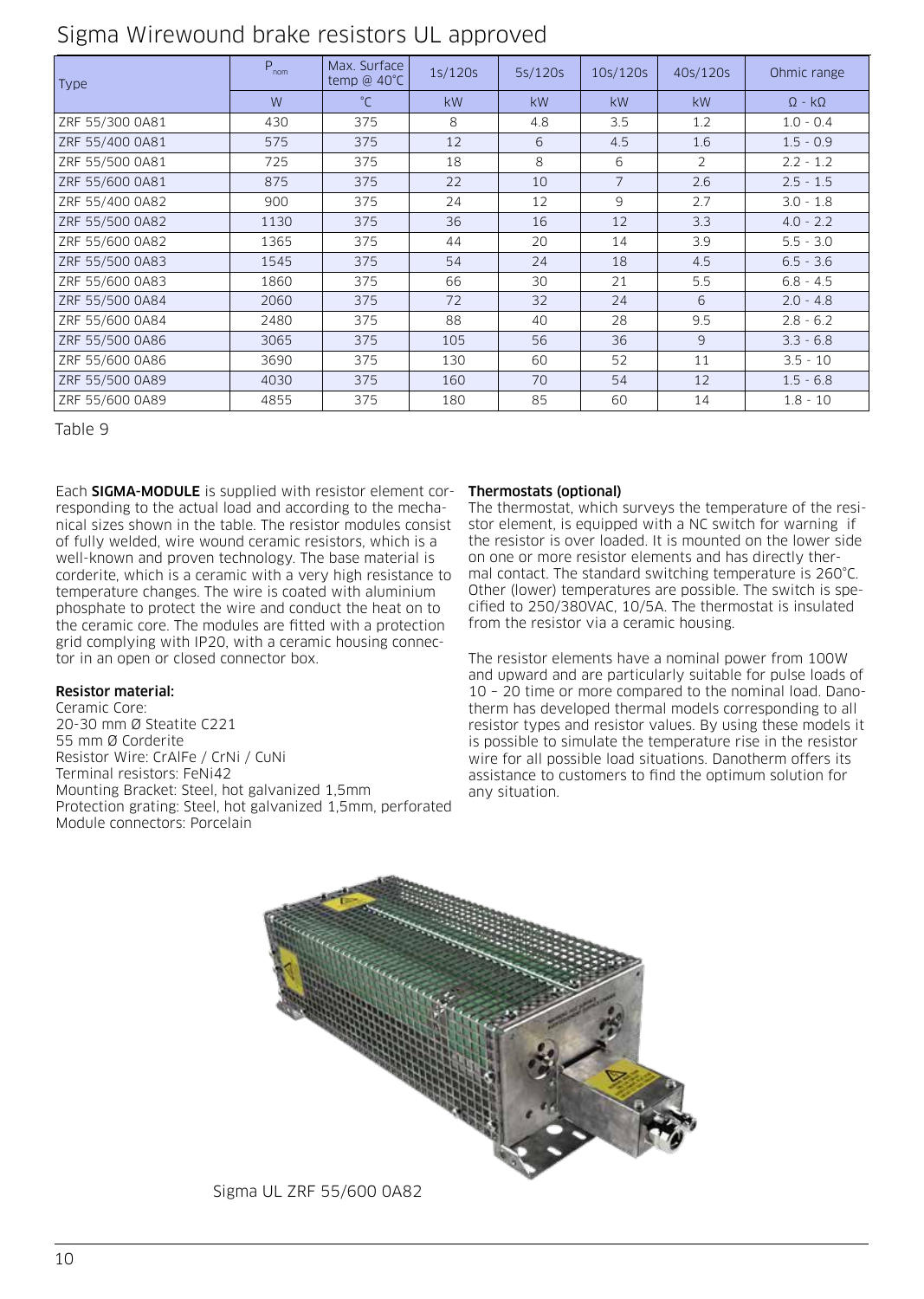# Mechanical dimensions Sigma UL approved

|                 | $A \pm 2$ | $B1 \pm 2$ | $C \pm 2$ | $D \pm 1$ | $E \pm 3$ | $F \pm 3$ | <b>Mass</b>     |
|-----------------|-----------|------------|-----------|-----------|-----------|-----------|-----------------|
| <b>Type</b>     | mm        | mm         | mm        | mm        | mm        | mm        | kg <sub>2</sub> |
| ZRF 55/300 0A81 | 97        | 350        | 142       | 64        | 326       | 435       | 2.5             |
| ZRF 55/400 0A81 | 97        | 450        | 142       | 64        | 426       | 535       | 3               |
| ZRF 55/500 0A81 | 97        | 550        | 142       | 64        | 526       | 635       | 3.5             |
| ZRF 55/600 0A81 | 97        | 650        | 142       | 64        | 626       | 735       | $\overline{4}$  |
| ZRF 55/400 0A82 | 188       | 450        | 142       | 150       | 426       | 535       | 5               |
| ZRF 55/500 0A82 | 188       | 550        | 142       | 150       | 526       | 635       | 5.5             |
| ZRF 55/600 0A82 | 188       | 650        | 142       | 150       | 626       | 735       | 6.5             |
| ZRF 55/500 0A83 | 279       | 550        | 142       | 240       | 526       | 635       | 7.8             |
| ZRF 55/600 0A83 | 279       | 650        | 142       | 240       | 626       | 735       | 8.5             |
| ZRF 55/500 0A84 | 188       | 550        | 252       | 150       | 526       | 635       | 9.5             |
| ZRF 55/600 0A84 | 188       | 650        | 252       | 150       | 626       | 735       | 11              |
| ZRF 55/500 0A86 | 274       | 550        | 252       | 240       | 526       | 635       | 14              |
| ZRF 55/600 0A86 | 274       | 650        | 252       | 240       | 626       | 735       | 15              |
| ZRF 55/500 0A89 | 274       | 550        | 342       | 240       | 526       | 635       | 17              |
| ZRF 55/600 0A89 | 274       | 650        | 342       | 240       | 626       | 735       | 18              |

## Dimensions Sigma UL

Nomenclature

Nomenclature



Table 10